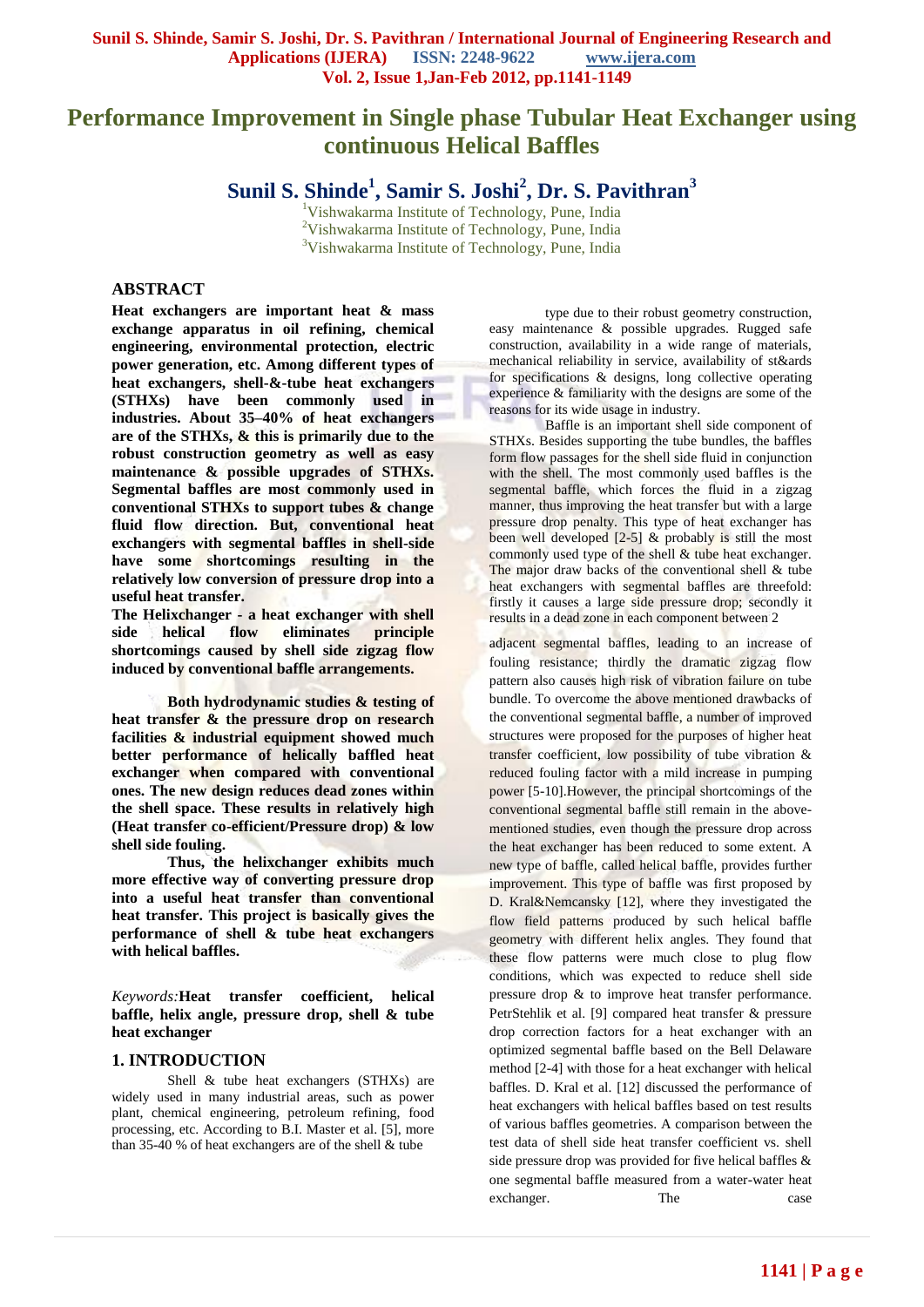of 40° helix angle behaved the best. For the convenience of manufacturing, up to now all helical baffle used in STHXs are of non-continuous type made up of four elliptical sector-shaped plates joined end to end. In this type, the triangular zone between sectors shaped plates resulted in high degree of back mixing. Therefore it is essential to develop a new type of STHXs using continuous type of baffle, which can have the following attributes:

- Improvement of shell side heat transfer.
- Less pressure drop for a given mass flow rate.
- Reducing of bypass effects in shell side.
- Decreasing of fouling in shell side.
- Prevention of bundle vibration.

# **2. Helical Baffle Heat Exchanger**



The concept of helical baffle heat exchangers was developed for the first time in Czechoslovakia. The Helical baffle heat exchanger, also known as Helixchanger, is a superior shell-and-tube exchanger solution that removes many of the inherent deficiencies of conventional segmental-baffle exchangers. Helical baffle heat exchangers have shown very effective performance especially for the cases in which the heat transfer coefficient in shell side is controlled or less pressure drop and less fouling are expected. It can also be very effective, where heat exchangers are predicted to be faced with vibration condition. Quadrant shaped baffle segments are arranged at an angle to the tube axis in a sequential pattern that guide the shell side fluid to flow in a helical path over the tube bundle. Helical flow path of the shell-side fluid can also be achieved by a continuous helix shaped baffle running throughout the length of the shell and tube heat exchanger.

The helical flow provides the necessary characteristics to reduce flow dispersion and generate near plug flow conditions. It also ensures a certain amount of cross flow to the tubes to provide high heat transfer coefficient. The shell-side flow configuration offers a very high conversion of pressure drop to heat transfer.

#### The Helixchanger design provides:-

1. Enhanced Heat transfer performance/ Shell-side pressure drop ratio.

2. Reduced fouling characteristics.

3. Effective protection from flow-induced tube vibrations.

4. Lower capital costs, reduced operating costs, lower maintenance costs and consequently, significant lower total life cycle costs.

5. For existing plants, the Helixchanger design helps to increase the capacity while lowering maintenance cost, plot space and energy costs.

It is better to consider the Helixchanger option when investigating the following:-

a) Plant upgrade with replacement tube bundles.

b) Capacity expansion with limited plot space.

c) Reduction of fouling problems and frequent downtime. The performance of helixchanger depends on helix angle which determines pressure drop on shell side, i.e. pumping power required. The heat transfer per unit pressure drop is a good metric for comparing the performance. We know that heat exchangers are widely used equipments in various mechanical, chemical, power generation and refrigeration industry. The present well established process design trend requiring high degree of heat recovery usually results in installing a larger heat exchanger area. However adding a few more heat exchangers causes an increase in pressure loss together with a greater pumping power requirement.

On the shell side the conventional segmental baffles exhibit rather high-pressure difference to produce sufficiently high heat transfer rate. Therefore fresh look into the baffle arrangement is needed. So, use of helical shaped baffles is proposed.

The fluid flow pattern, particularly within the shell, may significantly influence the heat exchanger efficiency. The development of shell and tube exchanger focuses on better conversion of pressure drop into heat transfer by improving the conventional baffle design.

#### **2.1Advantages of Helixchanger**

#### *1. Thermal & Hydraulic Performance*

Elimination of the shell-side back and forth flow path with a more unidirectional flow yields a much higher heat transfer coefficient per unit of pressure drop. Typically, heat transfer coefficients are 40% higher for the same pressure drop or, conversely, pressure drops are halved for the same heat transfer coefficient. Moreover, the tube-side swirl induced flow enhances the coefficients by an amount similar to that of twisted tape or tabulator inserts in a plain round tube. The overall effect of this is a substantial reduction of heat transfer area for a twisted tube exchanger compared with a conventional exchanger for the same duty. Alternatively, significant improvements in the performance of an existing exchanger can be achieved by replacing a conventional bundle with a Twisted Tube bundle.

#### *2. High Thermal Effectiveness*

The closer approach to pure plug flow on the shell-side means that designs achieving higher thermal effectiveness, more typical of plate type exchangers, are possible with Twisted Tube exchangers

#### *3. Lower Fouling & Cleaning ability*

The elimination of dead spots on the shell-side and the increased turbulence, both on the shell-side and the tubeside results in reduced fouling. Particulate fouling is reduced by the scouring action. Other types of fouling such as scaling and chemical reaction products are prevented by the removal of hot spots. Fouling characteristics are therefore, more typical of those found in plate exchangers rather than shell and tube type exchangers. The lower shell side pressure drop for a given flow means that higher velocities are possible,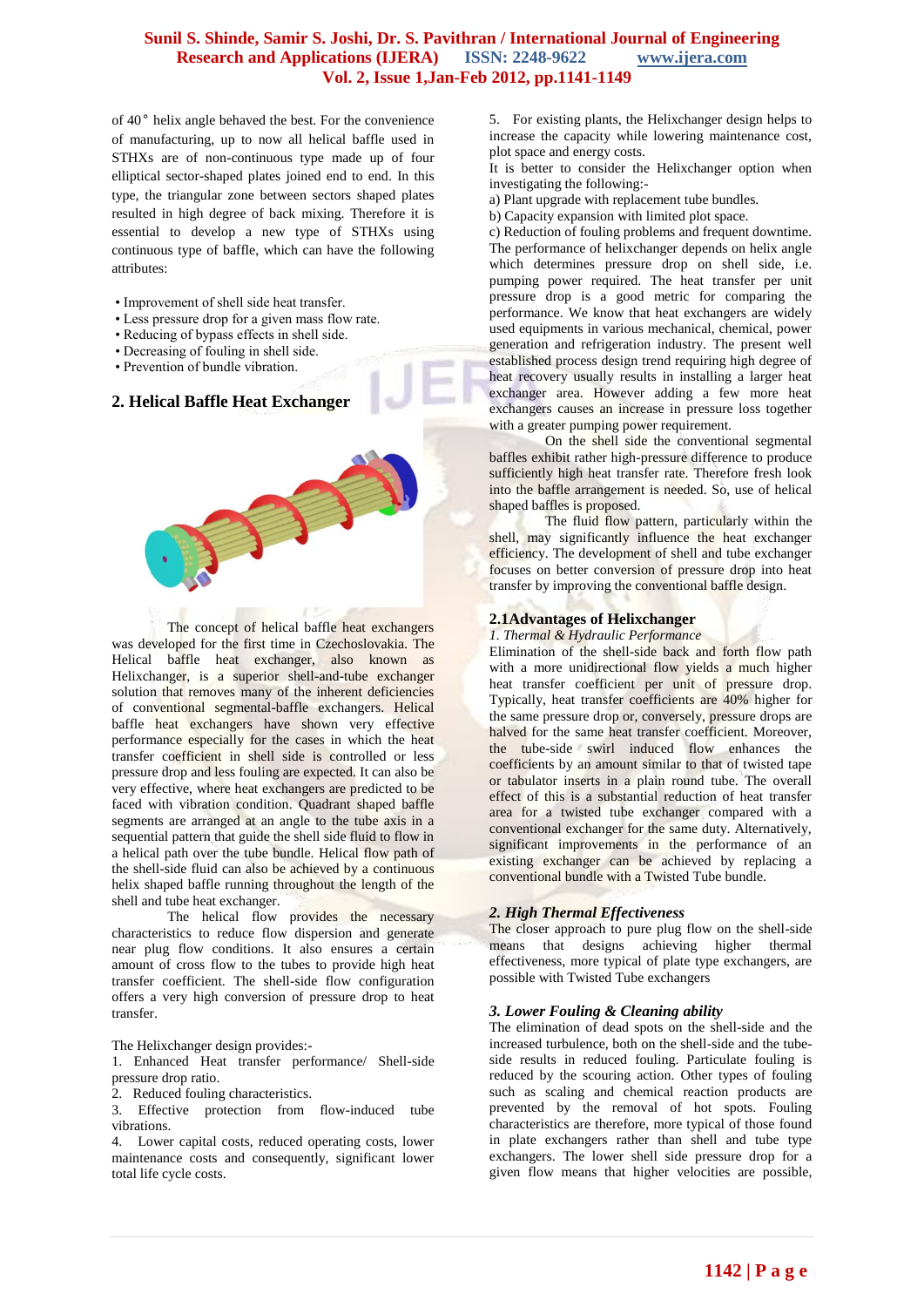thereby reducing clogging and plugging with fibrous materials. Should fouling occur, the twist alignment in the twisted tube exchanger provides cleaning lanes even though the bundle is constructed using triangular pitch tube layout. Hence, the cleaning ability of a conventional square pitch layout is combined with heat transfer area density of a triangular layout.

#### *4. Vibration Elimination*

Flow induced vibration can occur in conventional exchangers although special precautions such as "no tubes in window" are available to overcome the problem by providing more tube support. The most damaging vibration arises from fluid-elastic instability that can lead to damage within a few hours of operation. The possibility of such vibration in twisted tube exchangers is completely eliminated by axial flow and because the tubes are supported approximately every two inches along the tube length. Clearly, there is some cross-flow at the inlet and outlet regions but good tube support effectively mitigates this potential for failure. Further, the cleaning lanes provide additional smooth paths with a flow entering and exiting the bundle.

*5. Cost Saving on Total Life Cycle Basis*

Surface savings, lower fouling and consequently higher service life of tube bundles. Lower shell side pressure drop saves operating costs when using the Helixchanger designs. Longer run lengths with helical baffles translates into lower maintenance costs and longer operating life of tube bundles saves the disposal costs during the life span of the heat exchanger units. As a result, in new installations, the Helixchanger option significantly lowers the Total Life Cycle Costs of the heat exchanger banks.

#### *6. Improving Plant Run Length*

Helixchanger heat exchanger with its low fouling characteristics offers much longer run length as compared to a conventionally baffled heat exchanger in identical service. The drop in performance over an operating cycle is much slower in services.

### **3. Numerical Studies of Helixchanger&Segmental Baffle Heat Exchanger**

Now days, computerized analysis methods are used all over Industries, Research Fields and Educational purposes. There are lots of solutions for a single problem and for selecting optimum solution lots of testing is done. So for analyzing them all lot of time energy and money required plus disposal or reuse of non-required specimen is again became issue. To overcome these all problems computerized methods are used.

 In field of Fluid Flow and Heat Transfer analysis Mesh HTRI software is used. There application is becoming wide, because HTRI can be used to improve understanding of test field, Evaluate new technology performance, provide conceptual designs, Identify potential operational problems and Guide experiments. Also HTRI is more cost-effective than physical testing; HTRI provides more complete information than experimental testing; HTRI does NOT make decisions for engineers, but help them be more informed.

HTRI *Xchanger Suite*, the most advanced tool for the design, rating, and simulation of heat exchangers, brings our rigorous research to end users in an integrated graphical environment. With the addition of our latest component—*Xspe*—HTRI's premier technology and expertise are available in a full complement of products for all your engineering needs.

From the experimental Set up accordingly we have decided the geometrical parameters of helixchanger& segmental baffled heat exchanger & did the thermal analysis in HTRI.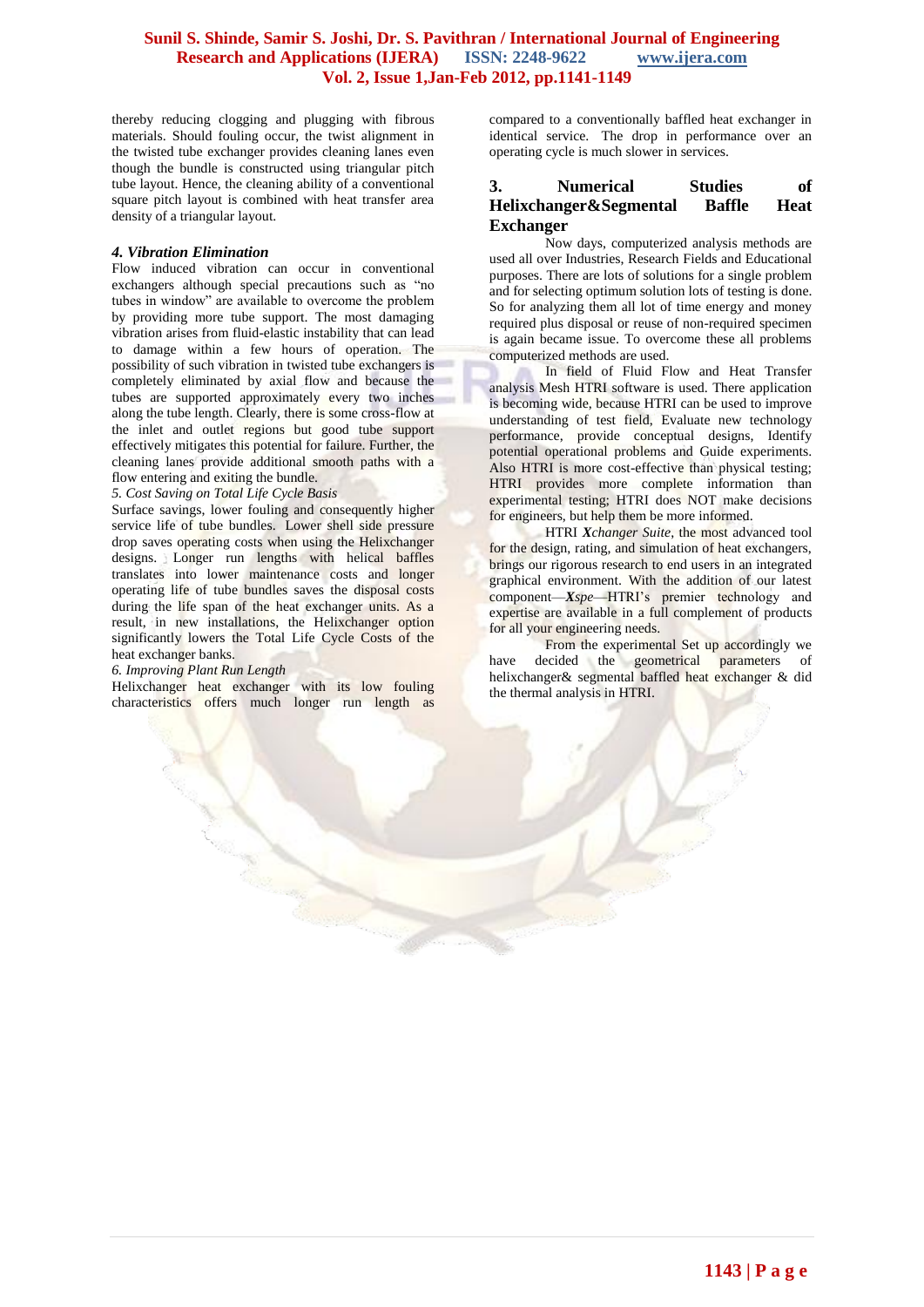|                                                                                      |          | <b>Final Results</b>                  |                                                    |             |                                                |                        |    | Page 1                 |  |
|--------------------------------------------------------------------------------------|----------|---------------------------------------|----------------------------------------------------|-------------|------------------------------------------------|------------------------|----|------------------------|--|
|                                                                                      |          |                                       |                                                    |             | Released to the following HTRI Member Company: |                        |    |                        |  |
|                                                                                      |          | Microsoft                             |                                                    |             |                                                |                        |    |                        |  |
|                                                                                      |          | Microsoft                             |                                                    |             |                                                |                        |    |                        |  |
| Xist E Ver. 5.00                                                                     |          | 03/05/2011 00:34 SN: Friendsl         |                                                    |             |                                                |                        |    | <b>SI Units</b>        |  |
| Simulation - Horizontal Countercurrent Flow TEMA BEM Shell With Single helix Baffles |          |                                       |                                                    |             |                                                |                        |    |                        |  |
| <b>Process Data</b>                                                                  |          |                                       |                                                    |             | <b>Cold Shellside</b>                          |                        |    | <b>Hot Tubeside</b>    |  |
|                                                                                      |          |                                       |                                                    |             |                                                |                        |    |                        |  |
| Fluid name                                                                           |          |                                       | <b>WATER</b>                                       |             |                                                | WATER                  |    |                        |  |
| Fluid condition<br>Total flow rate                                                   |          |                                       |                                                    |             | Sens. Liquid<br>0.6660                         |                        |    | Sens. Liquid<br>0.1660 |  |
| Weight fraction vapor, In/Out                                                        |          | (kg/s)<br>$(-)$                       |                                                    | 0.000       | 0.000                                          | 0.000                  |    | 0.000                  |  |
| Temperature, In/Out                                                                  |          | (Deg C)                               |                                                    | 34.30       | 35.42                                          | 62.60                  |    | 58.10                  |  |
| Temperature, Average/Skin                                                            |          | (Deg C)                               |                                                    | 34.9        | 37.67                                          | 60.4                   |    | 55.19                  |  |
| Wall temperature, Min/Max                                                            |          | (Deg C)                               |                                                    | 42.38       | 44.80                                          | 42.46                  |    | 44.90                  |  |
| Pressure, In/Average                                                                 |          | (kPa)                                 |                                                    | 0.000       | 0.000                                          | 0.000                  |    | 0.000                  |  |
| Pressure drop, Total/Allowed                                                         |          | (kPa)                                 |                                                    | 1.743       |                                                | 0.118                  |    |                        |  |
| Velocity, Mid/Max allow                                                              |          | (m/s)                                 | 4.537e-2                                           |             |                                                | $9.521e-2$             |    |                        |  |
| Mole fraction inert                                                                  |          | $(\neg$ )                             |                                                    |             |                                                |                        |    |                        |  |
|                                                                                      |          | (W/m2-K)                              |                                                    |             | 1045.16                                        |                        |    | 779.13                 |  |
| Average film coef.<br>Heat transfer safety factor                                    |          | $(-)$                                 |                                                    |             | 1.000                                          |                        |    | 1.000                  |  |
| Fouling resistance                                                                   |          | $(m2-K/W)$                            |                                                    |             | 0.001999                                       |                        |    | 0.002998               |  |
|                                                                                      |          | <b>Overall Performance Data</b>       |                                                    |             |                                                |                        |    |                        |  |
|                                                                                      |          |                                       |                                                    |             |                                                |                        |    |                        |  |
| Overall coef., Regd/Clean/Actual                                                     |          |                                       |                                                    | $(W/m2-K)$  | 117.51                                         | $\prime$<br>$375.07$ / |    | 116.36                 |  |
| Heat duty, Calculated/Specified                                                      |          |                                       |                                                    | (MegaWatts) | 0.0031 /                                       |                        |    |                        |  |
| Effective overall temperature difference<br>$EMTD = (MTD) * (DELTA) * (F/G/H)$       |          |                                       |                                                    | (Deg C)     | 25.5<br>25.46                                  | ٠<br>1.0000            |    | 1.0000                 |  |
|                                                                                      |          |                                       |                                                    | (Deg C)     |                                                |                        |    |                        |  |
|                                                                                      |          |                                       |                                                    |             |                                                |                        |    |                        |  |
| See Runtime Messages Report for<br>warnings.                                         |          |                                       |                                                    |             |                                                |                        |    | 153,000 mm             |  |
|                                                                                      |          |                                       |                                                    |             | 1.121 m                                        |                        |    |                        |  |
| <b>Exchanger Fluid Volumes</b>                                                       |          |                                       |                                                    |             |                                                |                        |    |                        |  |
| Approximate shellside                                                                | (L)      | 16.7                                  |                                                    |             |                                                |                        |    |                        |  |
| Approximate tubeside                                                                 | (L)      | 12.0                                  |                                                    |             |                                                |                        |    |                        |  |
|                                                                                      |          | <b>Shell Construction Information</b> |                                                    |             |                                                |                        |    |                        |  |
| <b>TEMA</b> shell type                                                               |          | <b>BEM</b>                            |                                                    |             | Shell ID                                       | (mm)                   |    | 153.000                |  |
| <b>Shells Series</b>                                                                 |          | 1 Parallel                            | 1                                                  |             | Total area                                     | (m2)                   |    | 1.073                  |  |
| Passes Shell                                                                         |          | 1 Tube                                | 1                                                  |             | Eff. area                                      | (m2/shell)             |    | 1.044                  |  |
| Shell orientation angle (deg)                                                        |          | 0.00                                  |                                                    |             |                                                |                        |    |                        |  |
| Impingement present                                                                  |          | No                                    |                                                    |             |                                                |                        |    |                        |  |
| Pairs seal strips                                                                    |          | 1                                     |                                                    |             | Passlane seal rods (mm) 0.000 No. 0            |                        |    |                        |  |
| Shell expansion joint                                                                |          | No                                    |                                                    |             | Rear head support plate                        |                        | No |                        |  |
| Weight estimation Wet/Dry/Bundle                                                     |          |                                       |                                                    | 156.76 /    | 128.10 /                                       |                        |    | 17.21 (kg/shell)       |  |
|                                                                                      |          |                                       | <b>Baffle Information</b>                          |             |                                                |                        |    |                        |  |
| Type                                                                                 |          | Single helix                          |                                                    |             | Helix angle                                    | (deq)                  |    |                        |  |
| Helical baffle sets                                                                  |          | 7                                     |                                                    |             | Baffle crossing fraction                       |                        |    |                        |  |
| Central spacing                                                                      | (mm)     | 112.000                               |                                                    |             |                                                |                        |    |                        |  |
| Inlet spacing                                                                        | (mm)     | 265.194                               |                                                    |             |                                                |                        |    |                        |  |
| Outlet spacing                                                                       | (mm)     | 265.194                               |                                                    |             |                                                |                        |    |                        |  |
| Baffle thickness                                                                     | (mm)     | 0.000                                 |                                                    |             |                                                |                        |    |                        |  |
| <b>Tube Information</b>                                                              |          |                                       |                                                    |             |                                                |                        |    |                        |  |
| Tube type                                                                            |          | Plain                                 |                                                    |             | Tubecount per shell                            |                        | t  |                        |  |
| Overall length                                                                       | (m)      | 1.121                                 |                                                    |             | Pct tubes removed (both)                       |                        |    |                        |  |
| Effective length                                                                     | (m)      | 1.090                                 |                                                    |             |                                                |                        |    |                        |  |
| Total tubesheet                                                                      | (mm)     | 30.600                                | Outside diameter<br>(mm)<br>Wall thickness<br>(mm) |             |                                                |                        |    |                        |  |
| Area ratio                                                                           | (out/in) | 1.3093                                | Pitch (mm)<br>22.5000 Ratio                        |             |                                                |                        |    |                        |  |
| Tube metal                                                                           |          | Carbon steel                          |                                                    |             | Tube pattern (deg)                             |                        |    |                        |  |
|                                                                                      |          |                                       |                                                    |             |                                                |                        |    |                        |  |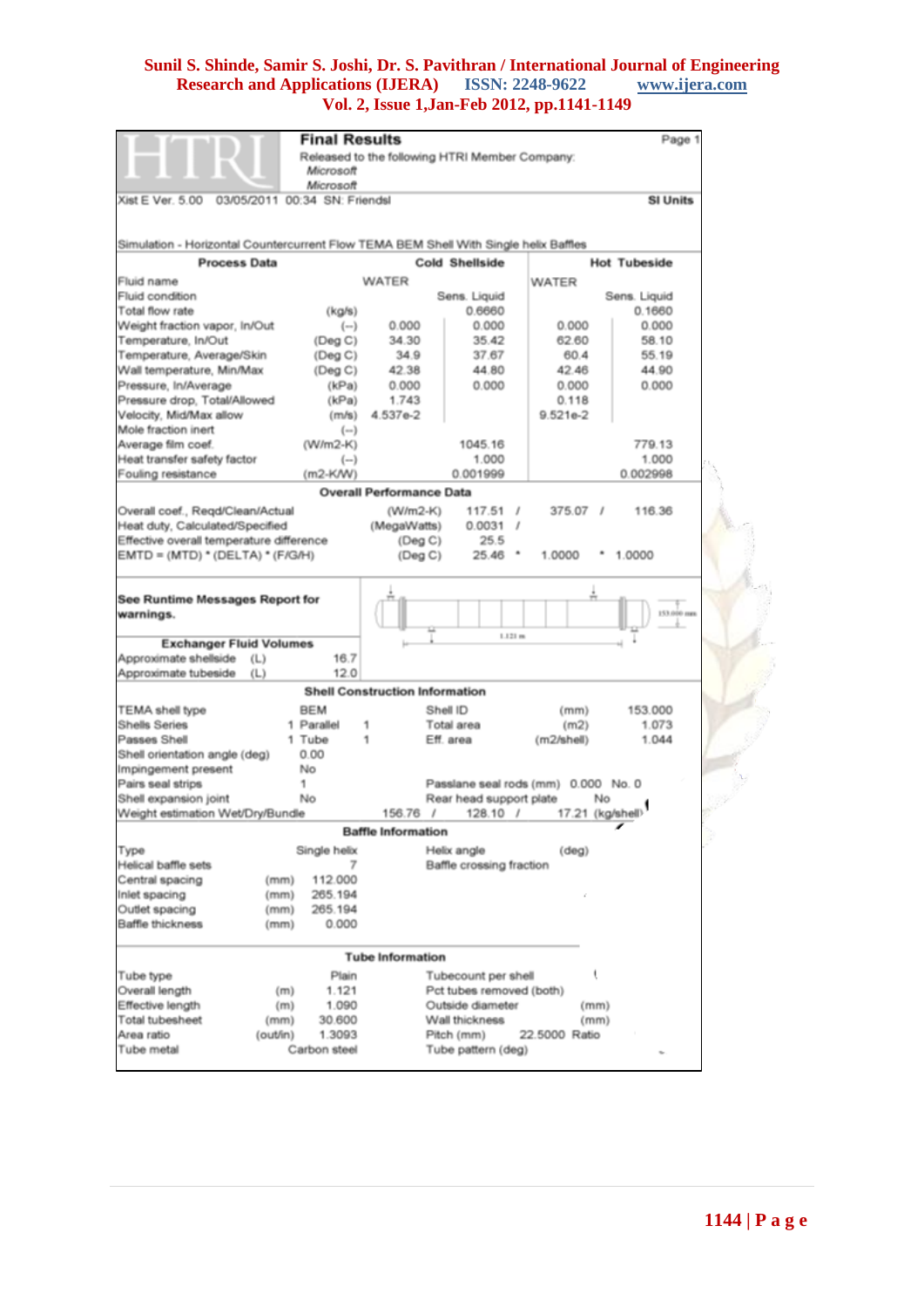|                                                     |                      | <b>Final Results</b>                                                                 |                                  |                    | Page 2         |  |
|-----------------------------------------------------|----------------------|--------------------------------------------------------------------------------------|----------------------------------|--------------------|----------------|--|
| Released to the following HTRI Member Company:      |                      |                                                                                      |                                  |                    |                |  |
|                                                     |                      | Microsoft                                                                            |                                  |                    |                |  |
|                                                     | 03/05/2011           | Microsoft<br>00:34 SN: Friendsl                                                      |                                  |                    |                |  |
| Xist E Ver. 5.00                                    | <b>SI Units</b>      |                                                                                      |                                  |                    |                |  |
|                                                     |                      |                                                                                      |                                  |                    |                |  |
|                                                     |                      | Simulation - Horizontal Countercurrent Flow TEMA BEM Shell With Single helix Baffles |                                  |                    |                |  |
|                                                     |                      |                                                                                      | <b>Shellside Performance</b>     |                    |                |  |
| Nom vel, X-flow/window                              |                      | 8.561e-2/0.21                                                                        |                                  |                    |                |  |
|                                                     |                      |                                                                                      |                                  |                    |                |  |
|                                                     |                      |                                                                                      |                                  |                    |                |  |
|                                                     |                      |                                                                                      |                                  |                    |                |  |
|                                                     |                      |                                                                                      |                                  |                    |                |  |
|                                                     |                      |                                                                                      |                                  |                    |                |  |
|                                                     |                      |                                                                                      |                                  |                    |                |  |
|                                                     |                      | Pressure Drops (Percent of Total)                                                    |                                  |                    |                |  |
| Cross                                               | Window               | Ends                                                                                 | Nozzle                           | Shell              | Tube           |  |
|                                                     |                      |                                                                                      | Inlet                            | 49.93              | 42.25          |  |
| <b>MOMENTUM</b>                                     |                      | 0.00                                                                                 | Outlet                           | 49.92              | 26.82          |  |
|                                                     |                      |                                                                                      | <b>Two-Phase Parameters</b>      |                    |                |  |
| Method                                              | Inlet                | Center                                                                               | Outlet                           | Mix F              |                |  |
|                                                     |                      |                                                                                      |                                  |                    |                |  |
|                                                     | H. T. Parameters     |                                                                                      | Shell                            | Tube               |                |  |
| Overall wall correction                             |                      |                                                                                      | 1.006                            | 1.000              |                |  |
| Midpoint                                            | Prandtl no.          |                                                                                      | 4.85                             | 2.98               |                |  |
| Midpoint                                            | Reynolds no.         |                                                                                      | 3554                             | 1956               |                |  |
| Bundle inlet                                        | Reynolds no.         |                                                                                      | 1463                             | 2011               |                |  |
| Bundle outlet                                       | Reynolds no.         |                                                                                      | 1489                             | 1910               |                |  |
| Fouling layer                                       | (mm)                 |                                                                                      |                                  |                    |                |  |
|                                                     |                      |                                                                                      | <b>Thermal Resistance</b>        |                    |                |  |
| Shell                                               | Tube                 | Fouling                                                                              | Metal                            | <b>Over Des</b>    |                |  |
| 11.13                                               | 19.51                | 69.02                                                                                | 0.338                            | $-0.98$<br>0.00593 |                |  |
| Total fouling resistance<br>Differential resistance |                      |                                                                                      |                                  |                    |                |  |
|                                                     | <b>Shell Nozzles</b> |                                                                                      |                                  | $-8.41E-05$        | Liquid         |  |
| Inlet at channel end-No                             |                      |                                                                                      | Inlet                            | Outlet             | Outlet         |  |
| Number at each position                             |                      |                                                                                      | 1                                | 1                  | 0              |  |
| Diameter                                            |                      | (mm)                                                                                 | 26.645                           | 26.645             |                |  |
| Velocity                                            |                      | (m/s)                                                                                | 1.20                             | 1.20               |                |  |
| Pressure drop                                       |                      | (kPa)                                                                                | 0.870                            | 0.870              |                |  |
| Height under nozzle                                 |                      | (mm)                                                                                 | 13.900                           | 13.900             |                |  |
| Nozzle R-V-SQ                                       |                      | (kg/m-s2)                                                                            | 1434.89                          | 1435.45            |                |  |
| Shell ent.<br>$(kg/m-s2)$<br>242.39<br>242.30       |                      |                                                                                      |                                  |                    |                |  |
|                                                     |                      |                                                                                      | Inlet                            | Outlet             |                |  |
|                                                     | <b>Tube Nozzle</b>   |                                                                                      | <b>RADIAL</b>                    | <b>RADIAL</b>      |                |  |
| Diameter                                            |                      | (mm)                                                                                 | 26.645                           | 26.645             |                |  |
| Velocity                                            |                      | (m/s)                                                                                | 0.30                             | 0.30               |                |  |
| Pressure drop                                       |                      | (kPa)                                                                                | 0.050                            | 0.032              |                |  |
| Nozzle R-V-SQ<br>90.06<br>$(kg/m-s2)$<br>90.27      |                      |                                                                                      |                                  |                    |                |  |
| <b>Annular Distributor</b><br>Inlet<br>Outlet       |                      |                                                                                      |                                  |                    |                |  |
| Length                                              |                      | (mm)                                                                                 |                                  |                    |                |  |
| Height                                              |                      | (mm)                                                                                 |                                  |                    |                |  |
| Slot area                                           |                      | (mm2)                                                                                |                                  |                    |                |  |
|                                                     |                      |                                                                                      | <b>Diametral Clearances (mm)</b> |                    |                |  |
|                                                     | Baffle-to-shell      |                                                                                      | Bundle-to-shell                  |                    | Tube-to-baffle |  |
|                                                     | 3.1750               |                                                                                      | 19.1335                          |                    | 0.7938         |  |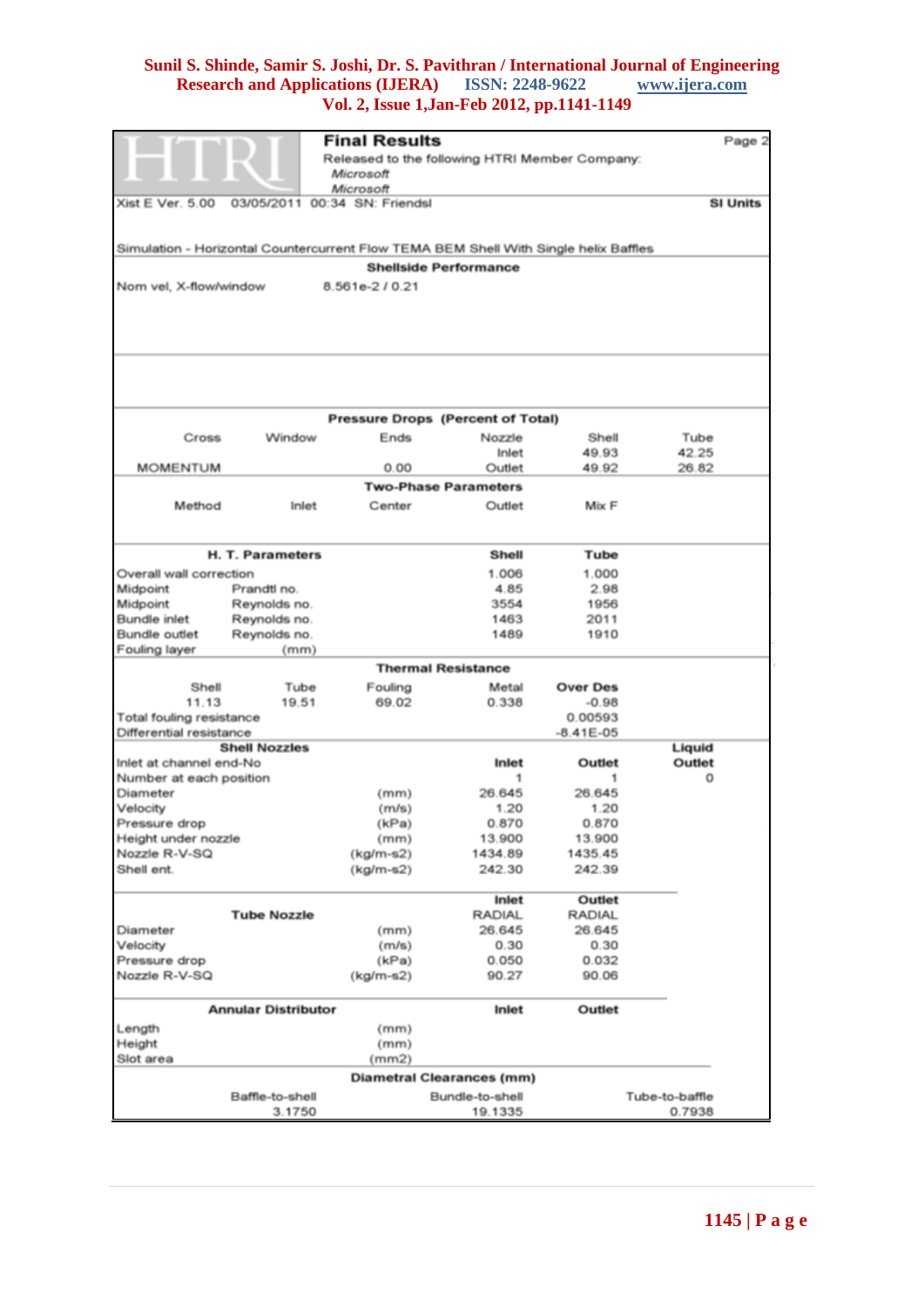### **3.1Experimental Studies:**

An experimental is designed and developed to carry out the proposed investigation on heat exchangers to determine overall heat transfer coefficient and shell side pressure drop respectively. The test setup is basically a shell and tube heat exchanger added with suitable calibrated instrumentation for measurement of flow rates, temperature and pressure drop.

 The experimental setup is provided with hot 3 Electric Heaters of 2 KW capacity and two separate water supply connections with each having valves to regulate the flow rate of both shell side and tube side fluids.

The two similar heat exchangers-

1) With segmental baffles

#### 2) With helical baffles

Were fabricated and used to study the effect of helical baffle on heat exchanger performance and shell side pressure drop. The observations under steady state condition were recorded by varying shell side flow rate for counter flow arrangements.

### **3.2Validation of Experimental & Numerical Results:**

 With the base of numerical analysis results carried out with HTRI software & the experimental results by experimentation on set up we have plot the graphs & charts. With help of these we have validated the result values as follows:

| Shell-side flow<br>rate | $hs/\Delta P$ Helical | $hs/\Delta P$ segmental | hs/ $\Delta$ P Helical HTRI | $hs/\Delta P$ segmental HTRI |
|-------------------------|-----------------------|-------------------------|-----------------------------|------------------------------|
| 72                      | 302.43                | 276.75                  | 289.87                      | 281.34                       |
| 66                      | 349.47                | 301.93                  | 322.65                      | 306.48                       |
| 60                      | 386.63                | 333.82                  | 376.84                      | 343.56                       |
| 50                      | 442.92                | 359.82                  | 408.79                      | 364.12                       |
| 40                      | 645.24                | 574.85                  | 599.79                      | 550.86                       |
| 30                      | 980.47                | 860.62                  | 958.78                      | 880.95                       |



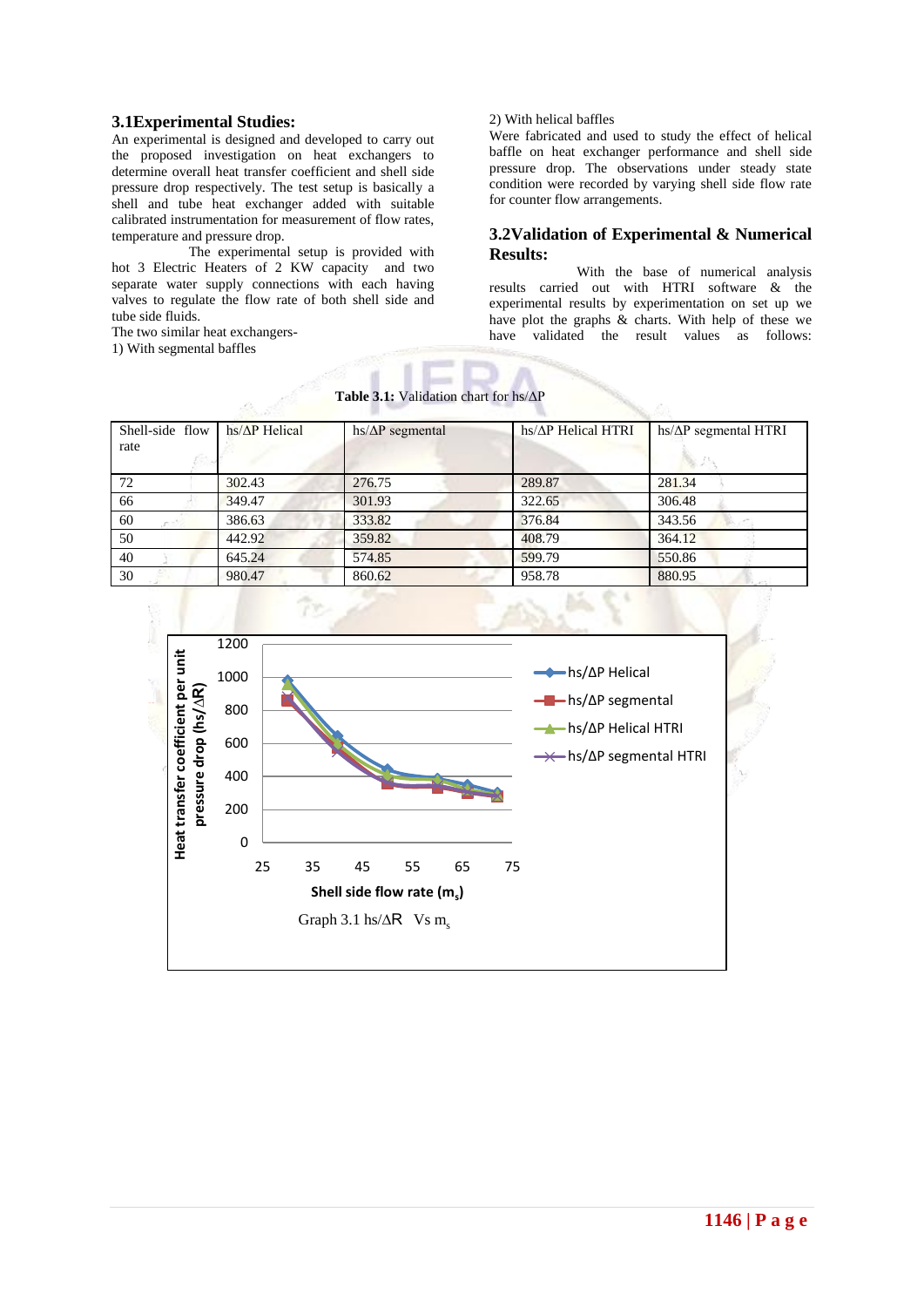| Shell-side<br>flow rate | Shell-side Heat Transfer<br>Coefficient (Helical) | Shell-side Heat Transfer<br>Coefficient (Segmental) | Shell-side<br>Heat<br>Coefficient<br>Transfer<br>(Helical) HTRI | Shell-side<br>Heat<br>Transfer Coefficient<br>(Segmental) HTRI |
|-------------------------|---------------------------------------------------|-----------------------------------------------------|-----------------------------------------------------------------|----------------------------------------------------------------|
| 72                      | 1398.46                                           | 2764.22                                             | 1396.61                                                         | 2760.02                                                        |
| 66                      | 1340.23                                           | 2604.18                                             | 1338.38                                                         | 2598.34                                                        |
| 60                      | 1279.77                                           | 2440.93                                             | 1277.88                                                         | 2435.53                                                        |
| 50                      | 1146.29                                           | 2153.19                                             | 1145.44                                                         | 2148.01                                                        |
| 40                      | 1044.65                                           | 1872.87                                             | 1045.16                                                         | 1868.08                                                        |
| 30                      | 905.96                                            | 1572.55                                             | 907.01                                                          | 1569.86                                                        |

**Table 3.2:** Validation chart for Shell-side Heat transfer coefficient



**Table 3.3:** Validation chart for Shell-side Pressure Drop

| Shell-side flow rate<br>(lpm) | Shell-side<br>Pressure<br>Drop<br>Helical<br>(KPa) | Shell-side<br>Pressure<br>Drop Segmental<br>(KPa) | Shell-side<br>Drop<br>Pressure<br>Helical (HTRI)<br>(KPa) | Shell-side<br>Pressure<br>Segmental<br>Drop<br>(HTRI)<br>(KPa) |
|-------------------------------|----------------------------------------------------|---------------------------------------------------|-----------------------------------------------------------|----------------------------------------------------------------|
| 72                            | 4.624                                              | 9.988                                             | 4.818                                                     | 9.81                                                           |
| 66                            | 3.835                                              | 8.625                                             | 4.148                                                     | 8.478                                                          |
| 60                            | 3.31                                               | 7.312                                             | 3.391                                                     | 7.089                                                          |
| 50                            | 2.588                                              | 5.984                                             | 2.802                                                     | 5.883                                                          |
| 40                            | 1.619                                              | 3.258                                             | 1.743                                                     | 3.391                                                          |
| 30                            | 0.924                                              | 1.824                                             | 0.946                                                     | 1.782                                                          |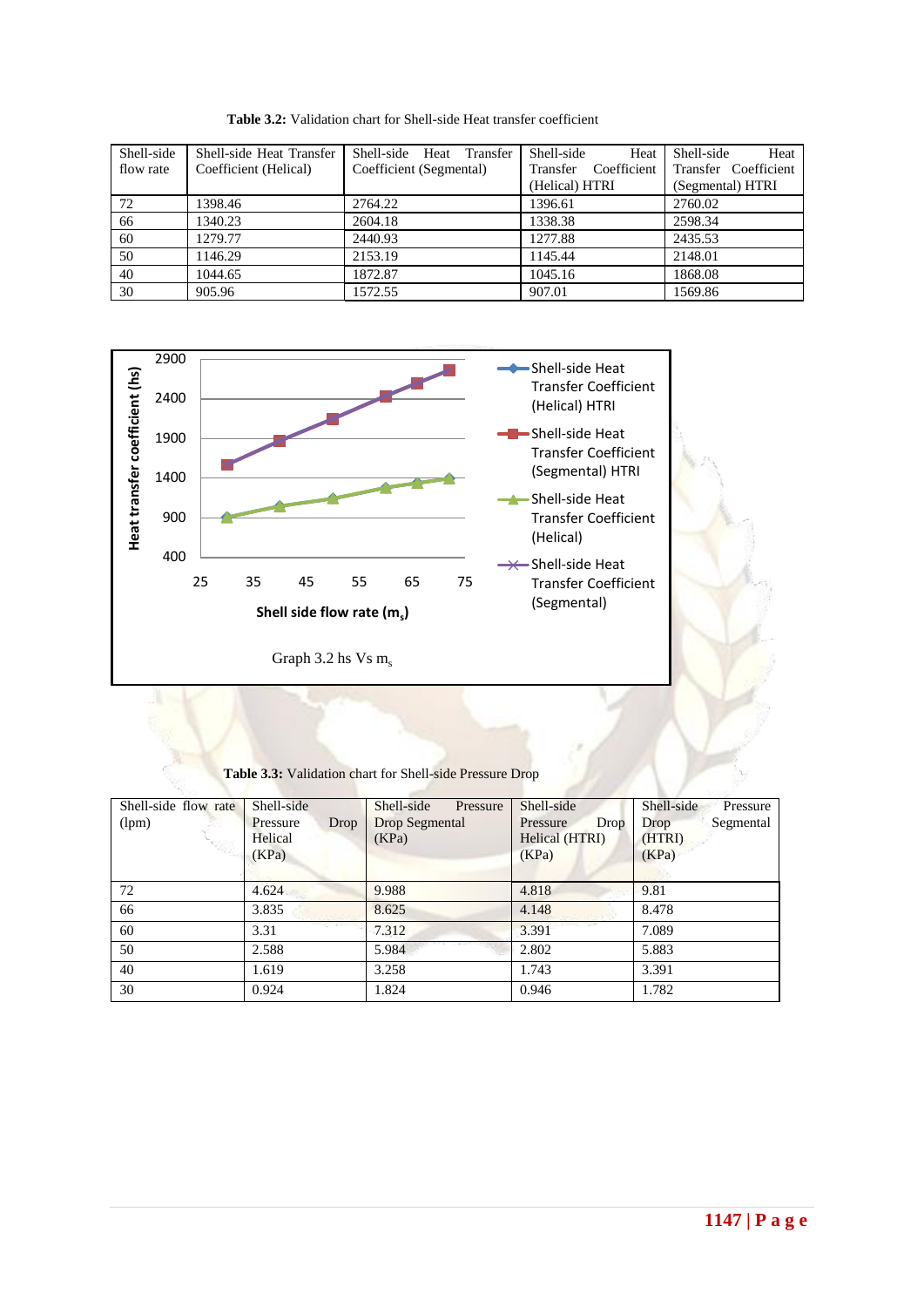

# **4. Conclusion:**

- From the Numerical  $&$  experimental results it is confirmed that the performance of tubular heat exchanger can be improved by helical baffles instead of conventional segmental baffles.
- Use of helical baffles in heat exchanger reduces shell side pressure drop, pumping cost, size, weight, fouling etc. as compare to segmental baffle for new installations. The helixchanger type heat exchangers can save capital cost as well as operating and maintenance cost and thus improves the reliability and availability of process plant in a cost effective way.
- For the helical baffle heat exchangers, the ratios of heat transfer coefficient to pressure drop are higher than those of a conventional segmental heat exchanger. This means that the heat exchangers with helical baffles will have a higher heat transfer coefficient when consuming the same pumping power.
- It can be concluded that proper baffle inclination angle will provide an optimal performance of heat exchangers